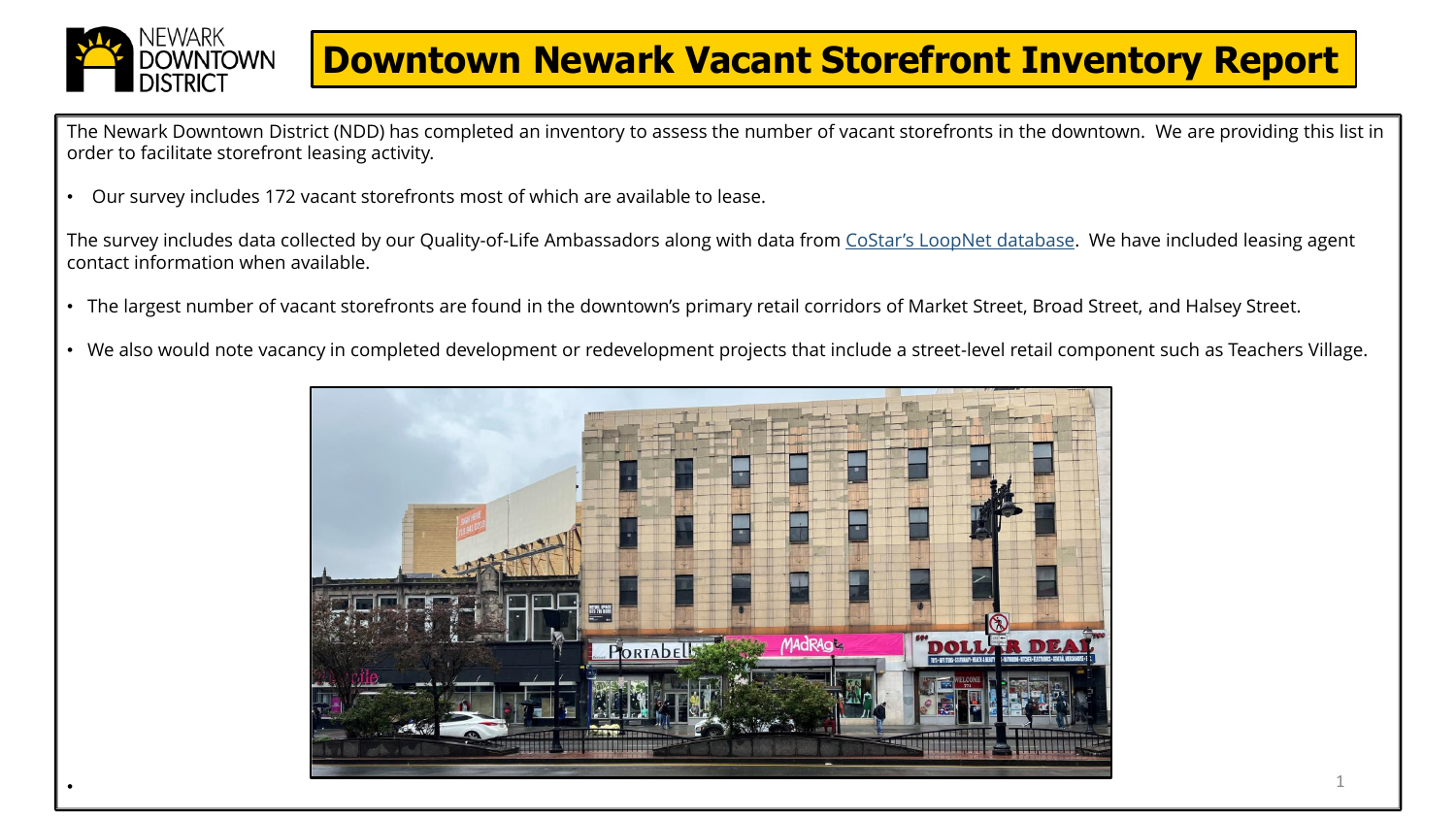| <b>Downtown Newark Vacant Storefront Inventory</b> |                |                      |                          |                        |                  |                              |  |
|----------------------------------------------------|----------------|----------------------|--------------------------|------------------------|------------------|------------------------------|--|
|                                                    | <b>Stores</b>  |                      |                          | <b>Leasing Company</b> |                  |                              |  |
| <b>Address</b>                                     | <b>Vacant</b>  | <b>Building Name</b> | <b>Name</b>              | <b>Agent</b>           | <b>Telephone</b> | <b>Notes</b>                 |  |
| 17 Academy Street                                  | $\mathbf{1}$   |                      | <b>Paramount Assets</b>  | Samir Guzman           | 201-858-8182     |                              |  |
| 45 Academy Street                                  | 1              |                      | <b>Paramount Assets</b>  | Samir Guzman           | 201-858-8182     |                              |  |
| 47 Academy Street                                  | 1              |                      | <b>Paramount Assets</b>  | Samir Guzman           | 201-858-8182     |                              |  |
| 10-12 Bleeker Street                               | $\overline{2}$ |                      | <b>Edison Properties</b> | Leonard Lazzarino      | 973-849-2515     |                              |  |
| 11-25 Branford Place                               | 1              |                      | Mercy Drive              | Richard Quiroz         | 718-286-9021     |                              |  |
| 33 Branford Place                                  | 1              |                      |                          |                        |                  |                              |  |
| 520 Broad Street                                   | 1              |                      | Colliers International   | Nancy Erickson         | 973-299-3031     |                              |  |
| 540 Broad Street                                   | $\overline{2}$ | <b>Walker House</b>  | Pierson Commercial RE    | Jason Pierson          | 732-707-6900 x1  |                              |  |
| 550 Broad Street                                   | $\mathbf{2}$   |                      |                          |                        |                  |                              |  |
| 560 Broad Street                                   | $\mathbf{2}$   |                      | <b>Paramount Assets</b>  | Samir Guzman           | 201-858-8182     |                              |  |
| 562 Broad Street                                   | $\mathbf{2}$   | The Little Theater   | <b>Paramount Assets</b>  | Samir Guzman           | 201-858-8182     |                              |  |
| 569-579 Broad Street                               | 3              | Kislak Building      | Ripco Real Estate        | Melissa Montemurino    | 973-420-8293     |                              |  |
| 583-587 Broad Street                               | 3              |                      | Capital Realty Exchange  |                        | 973-932-7051     |                              |  |
| 609 Broad Street                                   | 3              | Hahne & Co           | Pierson Commercial RE    | Jason Pierson          | 732-707-6900 x1  |                              |  |
| 635 Broad Street                                   | 1              | shoppes on Broad     | <b>CBRE</b>              | Marta Villa            | 973-715-8385     |                              |  |
| 695 Broad Street                                   | 1              | shoppes on Broad     | CBRE                     | Marta Villa            | 973-715-8385     |                              |  |
| 707 Broad Street                                   | 3              |                      |                          |                        |                  |                              |  |
| 727-737 Broad Street                               | 1              |                      | CBRE                     | Marta Villa            | 973-715-8385     | Proposed Burlington Coat     |  |
| 744 Broad Street                                   | 3              |                      | Emerita Urban Renewal    | Geovani Benavides      | 833-683-3249     | Storefront on Clinton Street |  |
| 756 Broad Street                                   | 3              |                      | <b>Paramount Assets</b>  | Samir Guzman           | 201-858-8182     |                              |  |
| <b>Broad Street</b><br>765-769                     | 1              |                      | Newmark                  | Justin DiMare          | 212-372-2083     |                              |  |
| 772 Broad Street                                   | 1              |                      |                          |                        |                  | Vacant Food & Beverage       |  |
| 786 Broad Street                                   | 1              |                      | ISJ Management Corp.     | Joe Jemal              | 917-796-4944     |                              |  |
| 771-787 Broad Street                               | 8              |                      | <b>CBRE</b>              | Marta Villa            | 973-715-8385     | <b>Report Cover Photo</b>    |  |
| 788 Broad Street                                   | 1              | Kinney Building      | <b>Hub Realty</b>        |                        | 973-731-2791     |                              |  |
| 790 Broad Street                                   | 1              |                      |                          |                        |                  |                              |  |
| 799 Broad Street                                   | 1              |                      |                          |                        |                  |                              |  |
| 801 Broad Street                                   | 1              |                      |                          |                        |                  |                              |  |
| 799-805 Broad Street                               | 1              |                      | Hazan Management         | Mark Hazan             | 917-665-3172     |                              |  |
| 807-813 Broad Street                               | $\overline{2}$ |                      | Hazan Management         | Mark Hazan             | 718-665-3170     |                              |  |
| 839 Broad Street                                   | 1              |                      | <b>Paramount Assets</b>  | Samir Guzman           | 201-858-8182     |                              |  |
| 840 Broad Street                                   | 1              |                      |                          |                        |                  |                              |  |
| 841 Broad Street                                   | 1              |                      | <b>Paramount Assets</b>  | Samir Guzman           | 201-858-8182     |                              |  |
| 853 Broad Street                                   | 1              |                      | elysse Investments       | David Haxhia           | 646-600-2800     |                              |  |
| 889 Broad Street                                   | 3              |                      |                          |                        |                  | Second Floor                 |  |
| 892 Broad Street                                   | 1              |                      |                          |                        |                  |                              |  |
| 2 Center Street                                    | 1              | One Theater Square   | <b>MSC</b>               | Jason Brooke           | 610-547-6555     | Source: NDD, CoStar          |  |

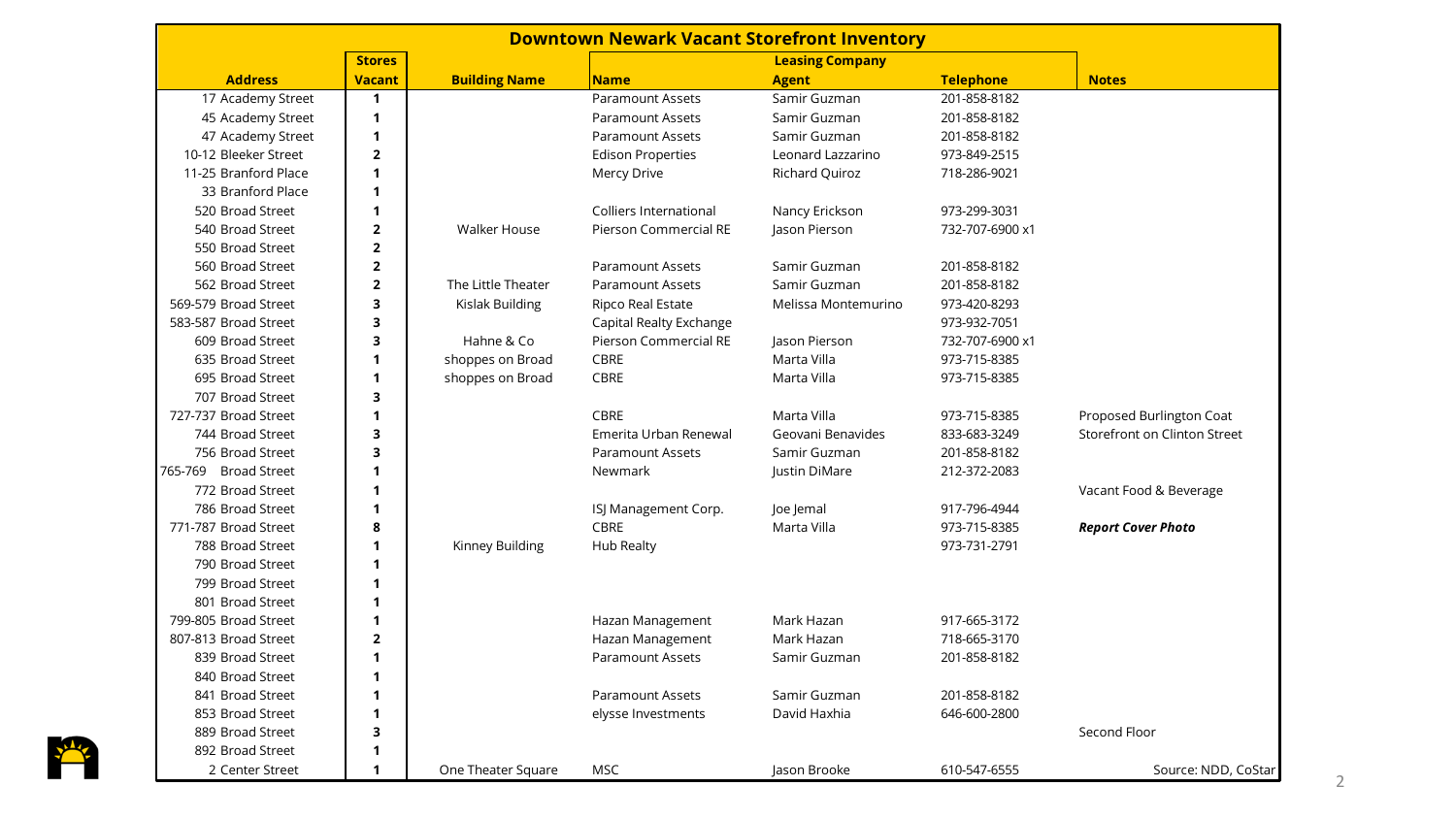| <b>Downtown Newark Vacant Storefront Inventory</b> |               |                              |                              |                          |                   |                        |  |
|----------------------------------------------------|---------------|------------------------------|------------------------------|--------------------------|-------------------|------------------------|--|
|                                                    | <b>Stores</b> |                              |                              | <b>Leasing Company</b>   |                   |                        |  |
| <b>Address</b>                                     | <b>Vacant</b> | <b>Building Name</b>         | <b>Name</b>                  | <b>Agent</b>             | <b>Telephone</b>  | <b>Notes</b>           |  |
| 28 Central Avenue                                  | $\mathbf{1}$  |                              |                              |                          |                   |                        |  |
| 11 Clinton Street                                  | $\mathbf 1$   |                              |                              |                          |                   | Vacant Food & Beverage |  |
| 30 Clinton Street                                  | 1             | <b>Clinton Flats</b>         | <b>Paramount Assets</b>      | Samir Guzman             | 201-858-8182      |                        |  |
| 5 Commerce Street                                  | $\mathbf{1}$  |                              |                              |                          |                   | Vacant Food & Beverage |  |
| 10 Commerce Street                                 | $\mathbf{1}$  |                              |                              |                          |                   |                        |  |
| 31 Commerce Street                                 | $\mathbf{1}$  |                              |                              |                          |                   |                        |  |
| 34 Commerce Street                                 | $\mathbf{1}$  |                              |                              |                          |                   |                        |  |
| 42 Commerce Street                                 | $\mathbf{1}$  |                              |                              |                          |                   | Vacant Food & Beverage |  |
| 44 Commerce Street                                 | 1             |                              |                              |                          |                   | Vacant Food & Beverage |  |
| 45 Commerce Street                                 | 1             |                              | Option 1 Realty Group        |                          | 973-932-7051      |                        |  |
| 110 Edison Place                                   | 1             | Ironside Newark              | <b>Pierson Commercial RE</b> | Jason Pierson            | 732-707-6900 x1   |                        |  |
| 1 Gateway One                                      | 5             | Gateway One                  | Pierson Commercial RE        | Jason Pierson            | 732-707-6900 x1   |                        |  |
| Gateway Two                                        | 3             | Gateway Two                  | Pierson Commercial RE        | Jason Pierson            | 732-707-6900 x1   |                        |  |
| 4 Gateway Four                                     | 3             | Gateway Four                 | Pierson Commercial RE        | Jason Pierson            | 732-707-6900 x1   |                        |  |
| 18 Green Street                                    | 1             |                              |                              |                          |                   | Vacant Food & Beverage |  |
| 51 Halsey Street                                   | 1             |                              |                              |                          | 973-477-3031      |                        |  |
| 53 Halsey Street                                   | 1             |                              |                              |                          |                   |                        |  |
| 61 Halsey Street                                   | 1             |                              |                              |                          | 973-477-3031      | Vacant Food & Beverage |  |
| 69 Halsey Street                                   | 8             | <b>Rutgers Honors Living</b> | The Blau & Berg Co.          | Christian Benedetto, Jr. | 973-379-6644 x118 |                        |  |
| 81 Halsey Street                                   | 1             |                              |                              |                          |                   |                        |  |
| 85 Halsey Street                                   | 1             |                              | Capital Realty Exchange      |                          | 973-932-7051      | Vacant Food & Beverage |  |
| 87 Halsey Street                                   | 1             |                              |                              |                          |                   |                        |  |
| 89-91 Halsey Street                                | 1             |                              | Skye Management              |                          | 888-223-7593      |                        |  |
| 100 Halsey Street                                  | 1             |                              |                              |                          |                   |                        |  |
| 108 Halsey Street                                  | $\mathbf 1$   |                              |                              |                          |                   |                        |  |
| 113-119 Halsey Street                              | 1             |                              | City Walk Realty             | <b>Tara Robertson</b>    | 973-500-6464      |                        |  |
| 139 Halsey Street                                  | 1             |                              | <b>Paramount Assets</b>      | Samir Guzman             | 201-858-8182      |                        |  |
| 140 Halsey Street                                  | $\mathbf 1$   |                              |                              |                          |                   | Vacant Food & Beverage |  |
| 149 Halsey Street                                  | 1             |                              |                              |                          |                   |                        |  |
| 150 Halsey Street                                  | $\mathbf{1}$  |                              |                              |                          |                   | Vacant Food & Beverage |  |
| 222 Halsey Street                                  | 12            | <b>Teachers Village</b>      | The Blau & Berg Co.          | Christian Benedetto, Jr. | 973-379-6644 x118 |                        |  |
| 64 Market Street                                   | 1             |                              |                              |                          |                   |                        |  |
| 75 Market Street                                   | $\mathbf{1}$  |                              |                              |                          |                   |                        |  |
| 77 Market Street                                   | 1             |                              |                              |                          |                   |                        |  |
| 93 Market Street                                   | 1             |                              |                              |                          |                   |                        |  |
| 94 Market Street                                   | 1             |                              |                              |                          |                   |                        |  |
| 100 Market Street                                  | 1             |                              | Century 21 Commercial        | Stephanie Bader          | 973-477-3906      | Source: NDD, CoStar    |  |

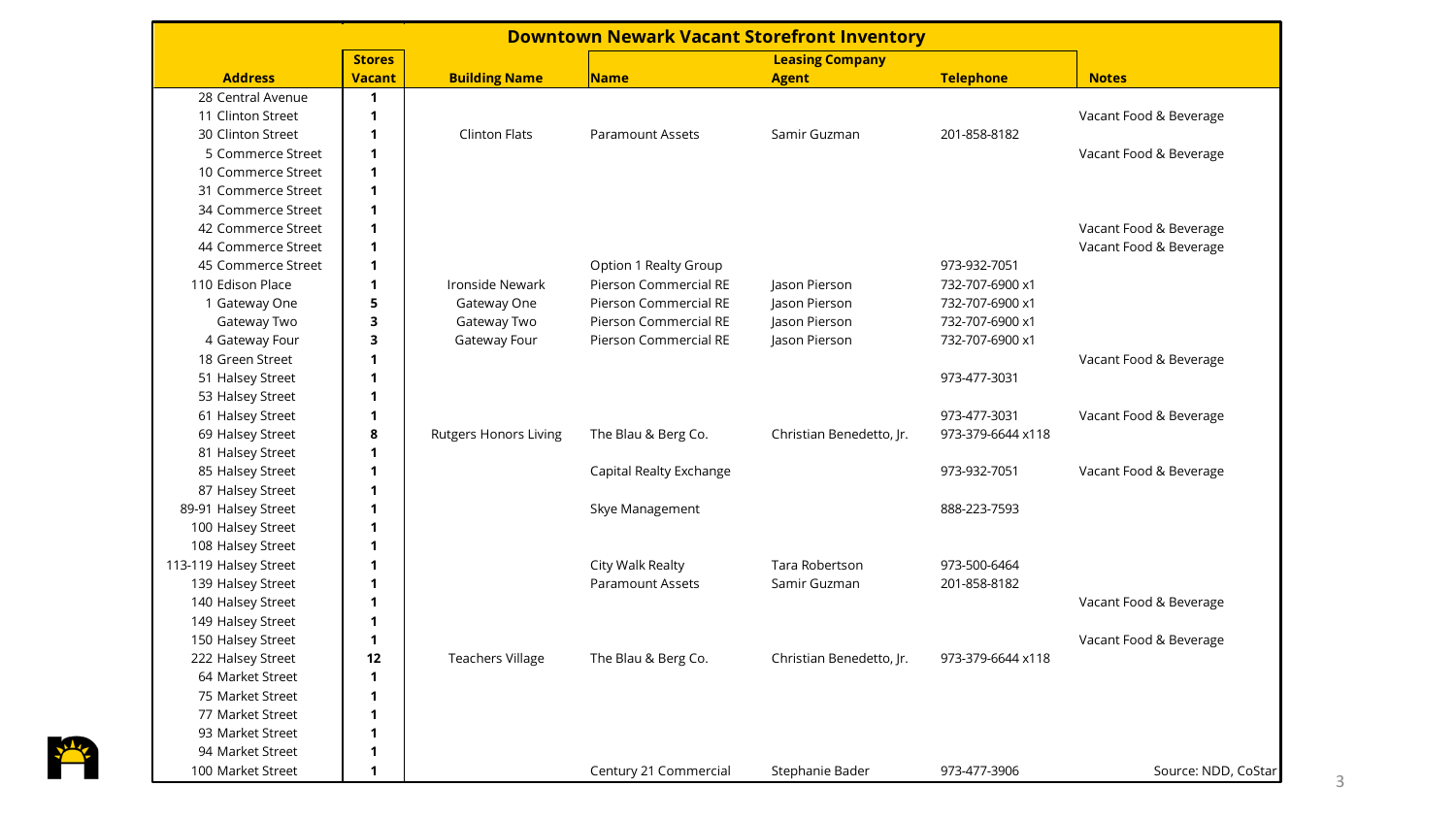| <b>Downtown Newark Vacant Storefront Inventory</b> |                |                         |                             |                          |                   |                        |
|----------------------------------------------------|----------------|-------------------------|-----------------------------|--------------------------|-------------------|------------------------|
|                                                    | <b>Stores</b>  |                         |                             | <b>Leasing Company</b>   |                   |                        |
| <b>Address</b>                                     | <b>Vacant</b>  | <b>Building Name</b>    | Name                        | <b>Agent</b>             | <b>Telephone</b>  | <b>Notes</b>           |
| 105 Market Street                                  | 1              |                         |                             |                          |                   |                        |
| 131 Market Street                                  | 4              | 165 Halsey Street       | JJ Operating RE Investments | Michael Jemal            | 212-265-5570      |                        |
| 140 Market Street                                  | 1              |                         | Sohns Broad Realty          | Jason Jugyernath         | 201-852-9570      | Closed Dr. Jay's store |
| 149 Market Street                                  | $\mathbf{1}$   |                         |                             |                          |                   |                        |
| 157 Market Street                                  | 1              |                         |                             |                          |                   |                        |
| 183 Market Street                                  | $\overline{2}$ |                         |                             |                          |                   |                        |
| 190 Market Street                                  | $\overline{2}$ |                         | <b>Liberty Realty</b>       | Daniel Fleisher          | 201-450-2508      |                        |
| 192 Market Street                                  | $\mathbf{1}$   |                         | <b>Driscoll Real Estate</b> |                          | 973-635-7272      |                        |
| 194 Market Street                                  |                |                         | <b>Paramount Assets</b>     | Samir Guzman             | 201-858-8182      | Vacant Food & Beverage |
| 198 Market Street                                  | 1              |                         | <b>Booth Capital</b>        | Greg Parassio            | 201-615-8730      |                        |
| 199 Market Street                                  | 1              |                         |                             |                          | 917-407-6360      |                        |
| 213 Market Street                                  | $\mathbf{1}$   |                         |                             |                          |                   |                        |
| 224 Market Street                                  | $\overline{2}$ |                         |                             |                          |                   | Vacant Food & Beverage |
| 384 Market Street                                  | $\mathbf{1}$   |                         |                             |                          |                   |                        |
| 406 Market Street                                  | 1              |                         |                             |                          |                   | Vacant Food & Beverage |
| 111 Mulberry Street                                | 1              |                         | RSI Compass                 | Ranbir Singh             | 732-261-7906      |                        |
| 256 Mulberry Street                                | 1              |                         |                             |                          |                   |                        |
| 45 New Street                                      | 1              |                         |                             |                          | 973-477-3031      |                        |
| 47 New Street                                      | 1              |                         |                             |                          | 973-477-3031      |                        |
| 49 New Street                                      | 1              |                         |                             |                          | 973-477-3031      |                        |
| 50 New Street                                      | 1              |                         | The Blau & Berg Co.         | Christian Benedetto, Jr. | 973-379-6644 x118 |                        |
| 10 Park Place                                      | 1              |                         |                             |                          |                   |                        |
| 56 Park Place                                      | 1              |                         |                             |                          |                   |                        |
| 56 Park Place                                      | $\mathbf{1}$   |                         |                             |                          |                   |                        |
| 60 Park Place                                      | 1              |                         |                             |                          |                   |                        |
| 3 Penn Plaza East                                  | 1              |                         |                             |                          |                   |                        |
| 1180 Raymond Boulevard                             | 1              |                         |                             |                          |                   |                        |
| 50 Rector Street                                   | $\overline{2}$ |                         |                             |                          | 732-846-3636      |                        |
| 1 Riverfront Plaza                                 | 3              | The Newark Legal Center | Matrix                      | Felicia Arias            | 844-391-2600      |                        |
| 233-237 Washington Street                          | $\mathbf{1}$   |                         | Jordan Baris Commercial     |                          | 973-736-1600      |                        |
| 356 Washington Street                              | 1              |                         |                             |                          |                   |                        |
| 360 Washington Street                              | $\overline{2}$ |                         |                             |                          |                   |                        |
| 167 University Avenue                              | 1              |                         | Capital Realty Exchange     |                          | 973-932-7051      | Vacant Food & Beverage |
| 14 William Street                                  | 1              |                         |                             |                          |                   |                        |
| 55 William Street                                  | 1              |                         |                             |                          |                   |                        |
| <b>Total</b>                                       | 172            |                         |                             |                          |                   | Source: NDD, CoStar    |